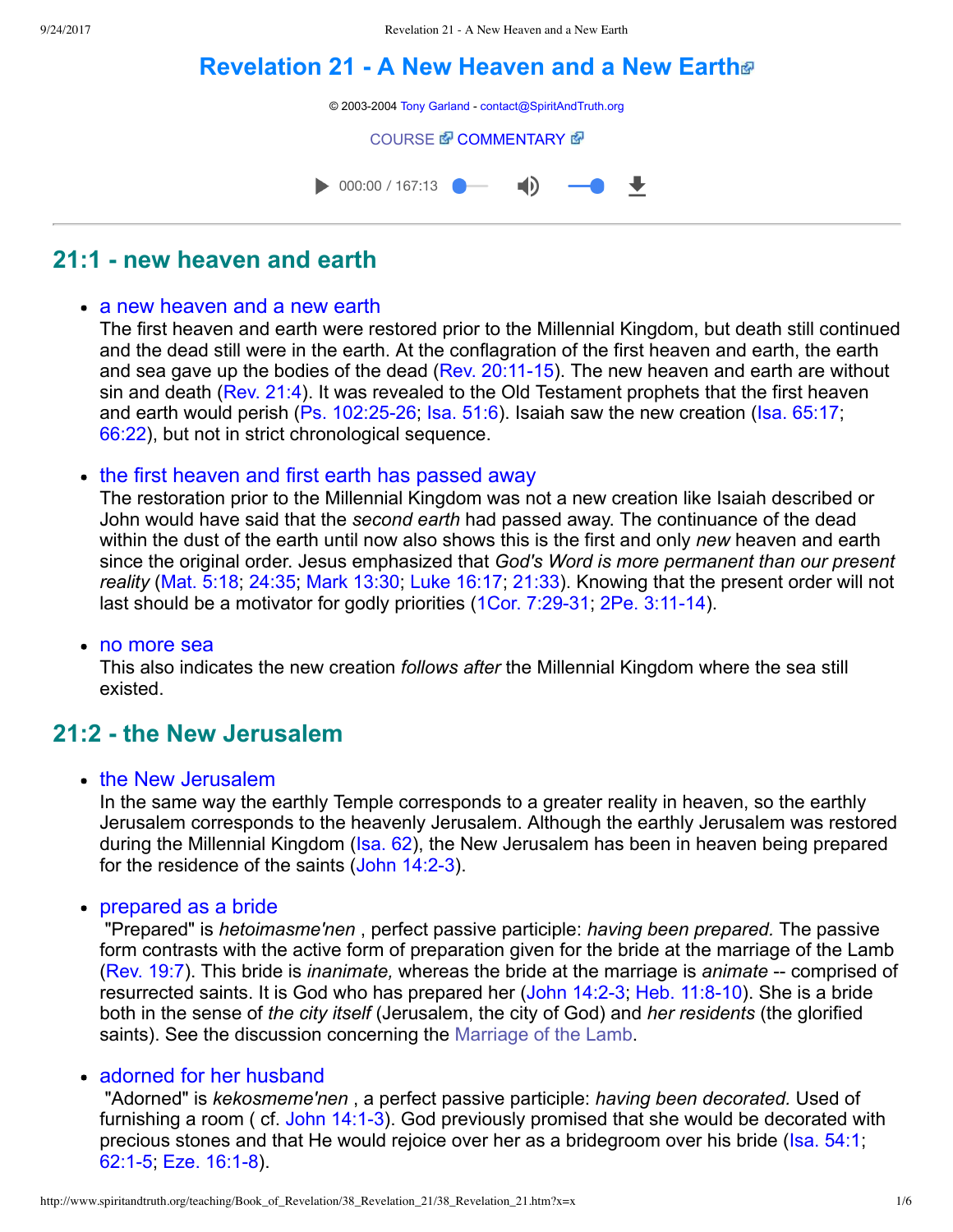# **21:3 tabernacle of God with men**

#### the tabernacle of God *is* with men

 "Tabernacle" is *skene'* : lodging, dwelling, tent. God's *habitation.* Through His work on the cross, Jesus created the temple of the believer -- the Holy Spirit indwelling the heart of the believer [\(1Cor. 6:19](http://www.spiritandtruth.org/bibles/nasb/b46c006.htm#1Cor._C6V19); [2Cor. 6:16;](http://www.spiritandtruth.org/bibles/nasb/b47c006.htm#2Cor._C6V16) Eph. 2:19-22). But born-again believers in this age do not vet eniov the fullness of intimacy with God as they will in the eternal state ([1Cor. 13:12\)](http://www.spiritandtruth.org/bibles/nasb/b46c013.htm#1Cor._C13V12).

• He will dwell with them and they shall be His people

 "He will dwell" is *skeno'sei* from the same root word as *skene'.* The same root word describes how God *dwelt* among men in the incarnation ([John 1:14](http://www.spiritandtruth.org/bibles/nasb/b43c001.htm#John_C1V14)). His *habitation* will be with men and He will *inhabit* (commune) with them! This is the *greatest promise in all of Scripture* -- the [culmination of the scarlet thread of redemption and the elimination of all the Temples through](http://www.spiritandtruth.org/teaching/Book_of_Revelation/26_Revelation_11/index.htm) history where God met *in a limited way* with sinful man. In the New Jerusalem, man will be without sin and see God *face to face* ([Rev. 22:4](http://www.spiritandtruth.org/bibles/nasb/b66c022.htm#Rev._C22V4)) !

## **21:4 no more death**

#### • there shall be no more death

The Old Testament prophets has seen this day ([Isa. 25:8;](http://www.spiritandtruth.org/bibles/nasb/b23c025.htm#Isa._C25V8) [Hos. 13:14](http://www.spiritandtruth.org/bibles/nasb/b28c013.htm#Hos._C13V14)). Death was not part of the original created order, but came as a result of the Fall in the Garden of Eden ([Gen. 3:19\)](http://www.spiritandtruth.org/bibles/nasb/b01c003.htm#Gen._C3V19). Even though Christ abolished death in His work at the cross  $(2Ti. 1:10; Heb. 2:14-15)$  $(2Ti. 1:10; Heb. 2:14-15)$ , the shadow of death continued even past His Second Coming and into the Millennial Kingdom [\(Isa. 65:20](http://www.spiritandtruth.org/bibles/nasb/b23c065.htm#Isa._C65V20)). Prior to the new creation, the last enemy that would be destroyed, death ([1Cor. 15:26](http://www.spiritandtruth.org/bibles/nasb/b46c015.htm#1Cor._C15V26)), was cast [into the Lake of Fire \(Rev. 20:14\). The curse of Genesis 3 is now removed completely \(Rev.](http://www.spiritandtruth.org/bibles/nasb/b66c022.htm#Rev._C22V3) 22:3).

## **21:5 all things new**

#### • Behold, I make all things new

 "New" is *kaina'* : new in quality or kind, better. *Eye has not seen, nor ear heard, nor have entered into the heart of man the things which God has prepared for those who love Him* (1Cor. [2:9\). This redemption is much broader than the individual redemption of sinful men, as importan](http://www.spiritandtruth.org/bibles/nasb/b46c002.htm#1Cor._C2V9)t as that is. It includes the redemption of the *earth* and the entire *created order* [\(Rom. 8:1923](http://www.spiritandtruth.org/bibles/nasb/b45c008.htm#Rom._C8V19)).

# **21:6 It is done!**

• It is done!

 "It is done" is *ge'gone* , perfect tense: *it has become!* The words emphasize the completion of the new order with effects which extend forward in time. This recalls the words of Jesus on the cross, "It is finished!" *Tete'lestai* : *it has come to an end, been brought to completion, accomplished!* His death brought closure to the old order and legally brought the new reality. Now, the legal reality has become physical reality.

I will give of the fountain of the water of life

 "Free" is *dorea'n* : *as a gift, without payment, undeservedly, without reason.* The water of life is a metaphor for *redemption* ([Ps. 36:6;](http://www.spiritandtruth.org/bibles/nasb/b19c036.htm#Ps._C36V6) [Isa. 12:3;](http://www.spiritandtruth.org/bibles/nasb/b23c012.htm#Isa._C12V3) [Jer. 2:3;](http://www.spiritandtruth.org/bibles/nasb/b24c002.htm#Jer._C2V3) [Zec. 13:1;](http://www.spiritandtruth.org/bibles/nasb/b38c013.htm#Zec._C13V1) John 7:37-38; John 4:10-14; [Rev. 7:14](http://www.spiritandtruth.org/bibles/nasb/b66c007.htm#Rev._C7V14); [22:1](http://www.spiritandtruth.org/bibles/nasb/b66c022.htm#Rev._C22V1), [17\)](http://www.spiritandtruth.org/bibles/nasb/b66c022.htm#Rev._C22V17). Redemption is infinitely costly. The price of redemption was the death of God in the person of the Son of God [\(Rev. 1:18\)](http://www.spiritandtruth.org/bibles/nasb/b66c001.htm#Rev._C1V18). No man could pay it so God paid it. This is why it is free ([Isa. 55:1](http://www.spiritandtruth.org/bibles/nasb/b23c055.htm#Isa._C55V1))! No man could afford to contribute even the least to obtaining redemption!

# **21:7 he who overcomes**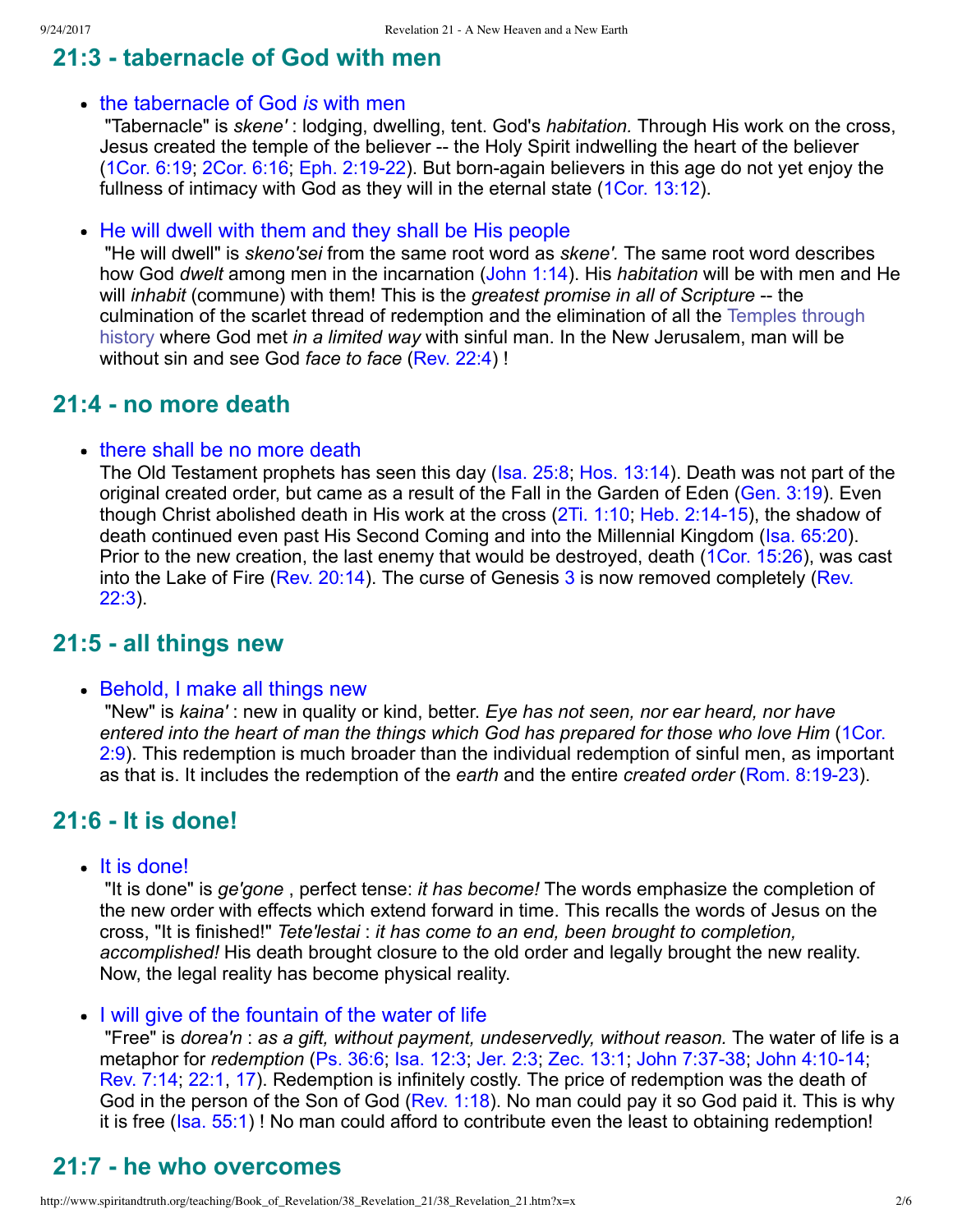• He who overcomes shall inherit all things

 "He who overcomes" is *ho niko'n* : the overcoming one. This inheritance includes all the promises to the overcomers of the seven churches [\(Rev. 2:7,](http://www.spiritandtruth.org/bibles/nasb/b66c002.htm#Rev._C2V7) [11](http://www.spiritandtruth.org/bibles/nasb/b66c002.htm#Rev._C2V11), [17,](http://www.spiritandtruth.org/bibles/nasb/b66c002.htm#Rev._C2V17) [26](http://www.spiritandtruth.org/bibles/nasb/b66c002.htm#Rev._C2V26); [3:5,](http://www.spiritandtruth.org/bibles/nasb/b66c003.htm#Rev._C3V5) [12,](http://www.spiritandtruth.org/bibles/nasb/b66c003.htm#Rev._C3V12) [21\)](http://www.spiritandtruth.org/bibles/nasb/b66c003.htm#Rev._C3V21). By identification with the True Overcomer [\(John 16:33;](http://www.spiritandtruth.org/bibles/nasb/b43c016.htm#John_C16V33) [1Jn. 4:4](http://www.spiritandtruth.org/bibles/nasb/b62c004.htm#1Jn._C4V4)), believers inherit all that is Christ's [\(Rom. 8:15](http://www.spiritandtruth.org/bibles/nasb/b45c008.htm#Rom._C8V15); [1Cor. 3:21\)](http://www.spiritandtruth.org/bibles/nasb/b46c003.htm#1Cor._C3V21)! The inheritance is never at risk of loss: incorruptible [\(1Pe. 1:34](http://www.spiritandtruth.org/bibles/nasb/b60c001.htm#1Pe._C1V3)).

• I will be his God and he shall be My son The inheritance is based upon our adoption into the family of God (Rom. 8:14-17; Gal. 4:6-7; Eph. 1:3-5; 1Jn. 3:1-2). The relationship between the overcomer and God is one of intimacy, modeled after that of the Son with the Father [\(John 1:1](http://www.spiritandtruth.org/bibles/nasb/b43c001.htm#John_C1V1)).

### **21:8 part in the Lake of Fire**

- Works of the Flesh These are the works of the flesh (Gal. 5:19-21; Eph. 5:5-7; 1Ti. 1:8-10).
- shall have their part in the lake which burns with fire

These are the ones who *continued in these activities without repentance*. During this age of grace, all who practice these sins can turn to God to be washed, sanctified, and justified by the Holy Spirit. This was the experience of some in the church at Corinth (1Cor. 6:9-11). The unrepentant stood in the Great White Throne judgment and, not being found in the *Book of Life*, they were cast into the Lake of Fire [\(Rev. 20:15\)](http://www.spiritandtruth.org/bibles/nasb/b66c020.htm#Rev._C20V15).

### **21:9 the Lamb's wife**

• I will show you the bride, the Lamb's wife

There is an intentional contrast between two *great cities* : the *Harlot,* Babylon and the *bride,* the New Jerusalem. Concerning Jesus' title as Lamb, see our discussion of [Revelation 5:6.](http://www.spiritandtruth.org/teaching/Book_of_Revelation/20_Revelation_5/index.htm) See the discussion concerning [Jerusalem's marriage to God.](http://www.spiritandtruth.org/teaching/Book_of_Revelation/35_Revelation_19/index.htm)

### **21:10 carried in the Spirit**

• he carried me away in the Spirit to a great and high mountain

[John is transported by the Holy Spirit, as when he first ascended to heaven in his vision \(Rev.](http://www.spiritandtruth.org/bibles/nasb/b66c004.htm#Rev._C4V2) 4:2) and when he was shown the Harlot [\(Rev. 17:2\)](http://www.spiritandtruth.org/bibles/nasb/b66c017.htm#Rev._C17V2). Ezekiel had a similar experience when he was shown the millennial Jerusalem ([Eze. 40:2\)](http://www.spiritandtruth.org/bibles/nasb/b26c040.htm#Eze._C40V2). The high mountain may be a vantage point, or it may also correspond to the site upon which the New Jerusalem descends, like the *mountain of the Lord's house* during the Millennial Kingdom (Isa. 2:2-4; Zec. 8:3-4). This would provide the necessary elevation for the River of Life to flow from the city [\(Rev. 22:1](http://www.spiritandtruth.org/bibles/nasb/b66c022.htm#Rev._C22V1)).

### **21:11 having the glory of God**

having the glory of God

This is the *Shekinah glory,* the visible manifestation of God's presence. Because of God's radiant glory, the city has no need for the light of the sun or moon (Isa. 66:19-20; [Rev. 22:5](http://www.spiritandtruth.org/bibles/nasb/b66c022.htm#Rev._C22V5)). The light and clarity of the city speak of her purity, which is analogous to what is said about the living bride (Eph. 5:25-27).

### **21:12 twelve gates**

twelve gates... and names written on them, which are the *names* of the children of Israel There are three gates on each of the four sides of the city [\(Rev. 21:13](http://www.spiritandtruth.org/bibles/nasb/b66c021.htm#Rev._C21V13)). "Children" is *hio'n* : sons.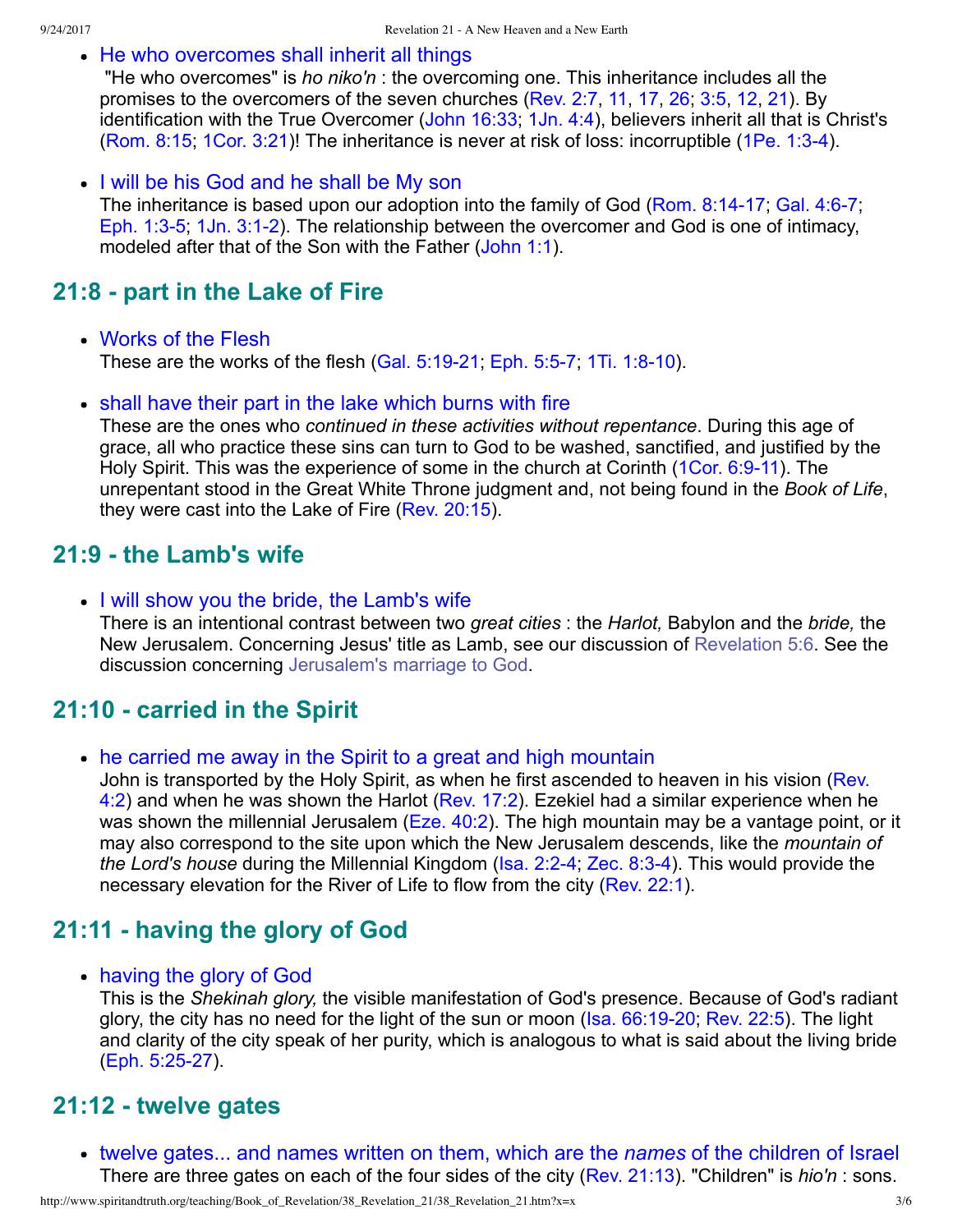The names of the *tribes* (representing Israel) are on the gates and the names of the *apostles* (representing the Church) are on the foundation stones ([Rev. 21:14](http://www.spiritandtruth.org/bibles/nasb/b66c021.htm#Rev._C21V14)). Even in eternity, a distinction is made between the two peoples of God: Israel and the Church, the body of Christ. Both will inhabit the eternal city.

## **21:13 three gates**

• three gates on the east... north... south... west

The layout of the gates is similar to the camp of Israel in the wilderness where groups of three tribes camped in each of the four cardinal directions [\(Num. 2](http://www.spiritandtruth.org/bibles/nasb/b04c002.htm#Num._C2V1)). Since there are no Levites camping around a tabernacle here, the layout is most probably like that of the millennial city  $(Eze. 48:30-35)$ . Again, we see that the earthly arrangement (both in the wilderness and the Millennium) reflects a greater eternal reality.

# **21:14 twelve foundations**

twelve foundations, and on them were the names of the twelve apostles

In a similar way to how the tribes are memorialized by the gates, the apostles are memorialized by the foundations. The apostles are said to be the foundation of the dwelling place of God in the Spirit, the church (Eph. 2:19-22, 3:5, [4:11](http://www.spiritandtruth.org/bibles/nasb/b49c004.htm#Eph._C4V11)).

## **21:15 measure the city**

• a gold reed to measure the city

 "Reed" is *me'tron ka'lamon* : a measuring stick. Ezekiel saw the Millennial Temple which was measured by an angel who had a similar device [\(Eze. 40:35\)](http://www.spiritandtruth.org/bibles/nasb/b26c040.htm#Eze._C40V3). Previously, John was instructed to measure the Tribulation Temple [\(Rev. 11:1](http://www.spiritandtruth.org/bibles/nasb/b66c011.htm#Rev._C11V1)). The New Jerusalem is measured as an indication of her importance to God (Zec. 2:1-5) and to indicate her *real physical dimensions*.

### **21:16 laid out as a square**

- twelve thousand furlongs The base of the city is square, like the millennial city proper ( $Eze. 48:16$ ,  $48:30-35$ ).
- twelve thousand furlongs

 "Furlongs" is *stadi'on,* a distance of about 1/8 mile. Depending upon the exact length of a stadia, the city is between 1,380 and 1,500 miles on a side. The base is immense--covering  $63\%$  of the fortyeight contiguous states of the USA. Some find this too fantastic. But, remember: this is a *new creation* within which "all things are new!" We have no idea how large the earth is or any other aspect of physics. And how fantastic is such a city in light of God's ability to create an *entirely new* heaven and earth?

• its length, breadth, and height are equal

The entire city is fashioned after the "holy of holies" from the Temple which was 20 cubits long, wide, and high ([1K. 6:19\)](http://www.spiritandtruth.org/bibles/nasb/b11c006.htm#1K._C6V19). The entire city is a "holy of holies."

## **21:1718 measured its wall**

• Then he measured its wall; one hundred *and* forty-four cubits

A *cubit* is the length of the forearm of a man, about 18 inches (0.46 meters). The dimension of [the wall is about 216 feet \(65.8 meters\). Since the wall is said to be "great and high," \(Rev.](http://www.spiritandtruth.org/bibles/nasb/b66c021.htm#Rev._C21V12)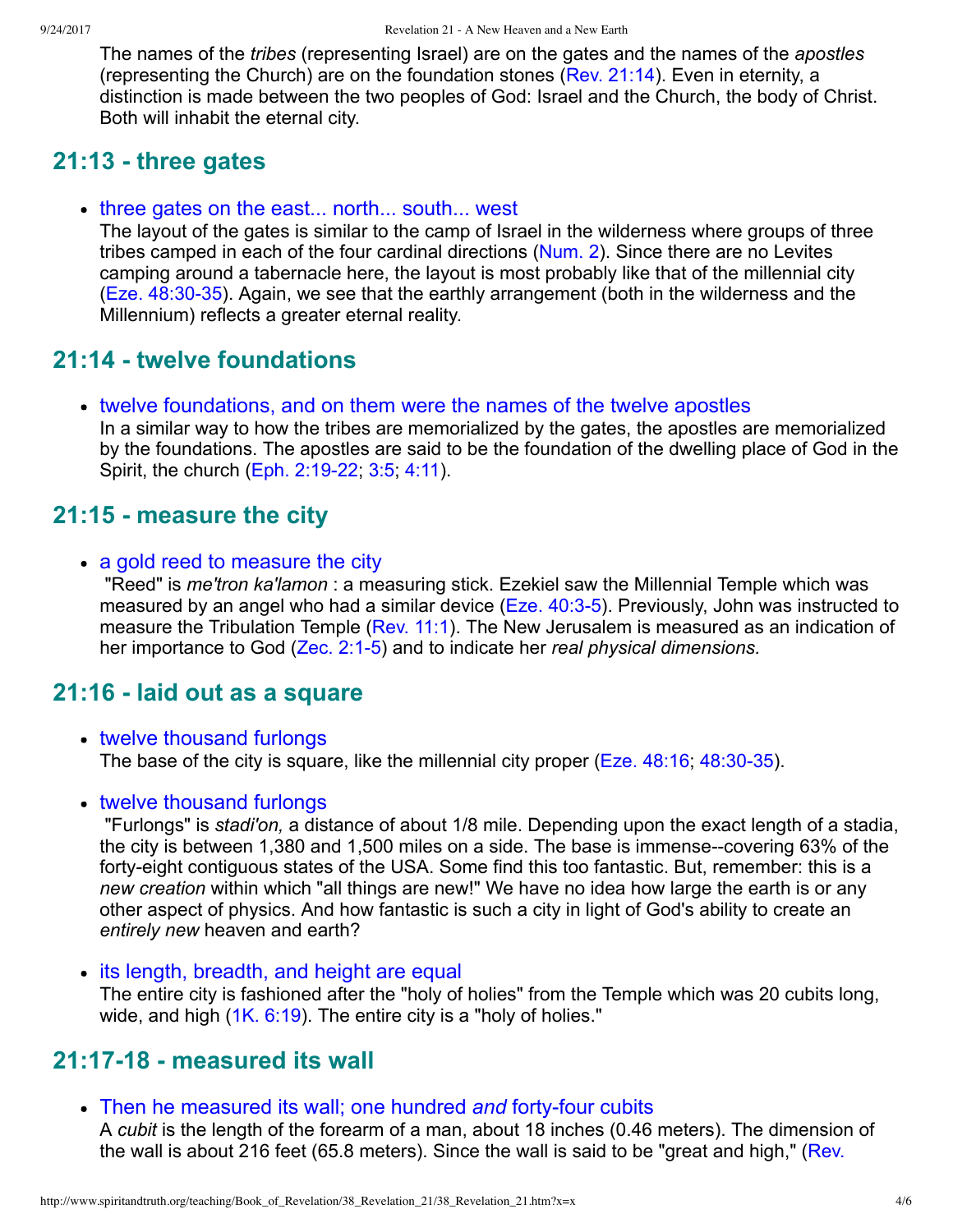[21:12\), and the city itself is of immense height, this dimension is probably the thickness of t](http://www.spiritandtruth.org/bibles/nasb/b66c021.htm#Rev._C21V12)he wall

• The construction of the wall was of jasper... pure gold like clear glass Both "pure" and "clear" are from the same word: *katharo's,* clean, pure, free from dirt. Those who inhabit the New Jerusalem are without sin. The city is translucent and pure--the glory of God shines even through its walls.

## **21:1920 precious stones**

The foundations of the walls of the city were adorned with all kinds of precious stones "Were adorned" is *kekosmeme'noi,* perfect passive participle: *having been decorated.* This was how she was prepared for her husband (Rev.  $21:2$  cf. Isa.  $54:11-12$ ). Eight of the twelve stones are like those of the high priest's breastplate ( $Ex. 28:17-20$ ), but attempts to correlate all twelve have met with limited success. Besides, the foundations memorialize the *apostles* , not the tribes. In any event, the visual result is no doubt stunning!

### **21:21 twelve pearls**

The twelve gates *were* twelve pearls

Each gate is made of a single large pearl. Like the other materials of the city, the pearls denote great value and beauty. The pearl, being from a Levitically unclean source (an oyster [Lev. 11:10\)](http://www.spiritandtruth.org/bibles/nasb/b03c011.htm#Lev._C11V10), also carries the connotation of *Gentile* or *unclean* . In order to move the gospel to the Gentiles, Peter was given a vision of unclean animals and told to eat them. He refused. God replied that he must not call common (*koi'nou* ) that which God *had cleansed* : this referred to the Gentiles.

Here, John is told that nothing "that defiles" (*koi'noun* ) will pass through the gates into the city [\(Rev. 21:27\)](http://www.spiritandtruth.org/bibles/nasb/b66c021.htm#Rev._C21V27). The pearls stand as a witness that those which were once defiled have been cleansed and are guaranteed access.

Jesus paid for both a treasure hidden in a field (Israel) and a pearl of great price (the Gentiles)  $(Mat. 13:45-56)$ .

### **21:22 no temple**

• But I saw no temple in it for the Lord God Almighty and the Lamb are its temple

Throughout history, God had purposed that there be a Temple where a holy God could meet with sinful man in a limited way. Now man is sinless and can have full intimacy with God. This was made possible by the work of Jesus on the cross ([Mat. 27:39](http://www.spiritandtruth.org/bibles/nasb/b40c027.htm#Mat._C27V39); [John 2:19;](http://www.spiritandtruth.org/bibles/nasb/b43c002.htm#John_C2V19) [Col. 1:19;](http://www.spiritandtruth.org/bibles/nasb/b51c001.htm#Col._C1V19) [Rev. 5:9\)](http://www.spiritandtruth.org/bibles/nasb/b66c005.htm#Rev._C5V9). In a sense, the *entire New Jerusalem* is a Temple. There is now no separation between the sacred and the mundane. Significantly, God the Father and God the Son are *equally* considered to be the Temple. Jesus is equivalent to the Father-Jesus is God [\(John 1:1](http://www.spiritandtruth.org/bibles/nasb/b43c001.htm#John_C1V1); [10:30;](http://www.spiritandtruth.org/bibles/nasb/b43c010.htm#John_C10V30) [Col. 2:9](http://www.spiritandtruth.org/bibles/nasb/b51c002.htm#Col._C2V9); [Rev. 1:8](http://www.spiritandtruth.org/bibles/nasb/b66c001.htm#Rev._C1V8), [18\)](http://www.spiritandtruth.org/bibles/nasb/b66c001.htm#Rev._C1V18) !

### **21:23 no need of sun or moon**

#### The city had no need of the sun or of the moon

Most take this passage to indicate there will be no sun or moon in the eternal state. But all the passage says is that the *city* has no need for the sun or moon because God's glory provides its light. Eternal promises which are tied to the continuance of the sun and moon seem to imply they may continue in the eternal state  $(Ps. 89:35-57, \text{Jer. } 31:35-37)$ .